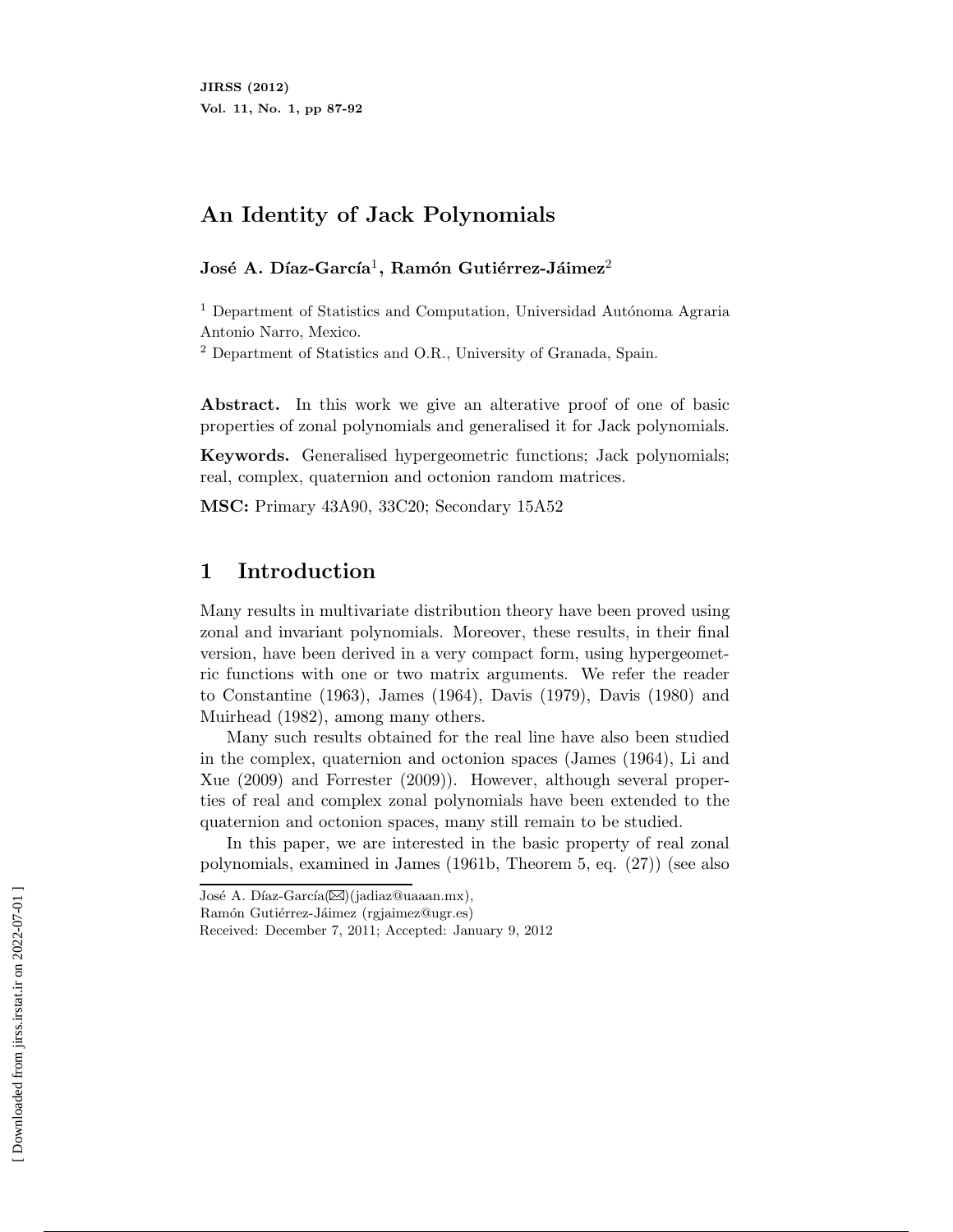James (1964, eq. (22))), and proved by James (1961b), in terms of group representation theory. This property plays a fundamental role in the study of matrix multivariate elliptical distributions and , in particular, noncentral matrix multivariate distributions, such as the generalised noncentral Wishart and beta distributions, as well as generalised shape theory, (see Díaz-García and González-Farías (2005), Díaz-García and Gutiérrez-Jáimez (2006) and Caro-Lopera *et al.* (2009)).

In Section 2 of this paper, we give an alternative proof of one of the basic properties of zonal polynomials established by James (1961b, Theorem 5, eq.  $(27)$  (see also James  $(1964, \text{ eq. } (22))$ ). This proof is given in terms of the results in Herz (1955) and Constantine (1963), and this property is generalised to real normed division algebras.

#### **2 Main result**

A detailed discussion of real normed division algebras may be found in Baez (2002) and Gross and Richards (1987), and that of Jack polynomials and hypergeometric functions, in Sawyer (1997), Gross and Richards (1987) and Koev and Edelman (2006). We shall introduce some new notation for convenience, although in general we adhere to the standard notation.

There are exactly four real finite-dimensional normed division algebras: the real numbers, the complex numbers, quaternions and octonions, generically denoted by  $\mathfrak{F}$ , see Baez (2002). All division algebras have a real dimension (denoted by  $\beta$ ) of 1, 2, 4 or 8, respectively, (see Baez (2002, Theorems 1, 2 and 3)).

 $\mathcal{L}_{m,n}^{\beta}$  shall denote the linear space of all  $n \times m$  matrices of rank  $m \leq n$  over  $\mathfrak{F}$  with m distinct positive singular values, where  $\mathfrak{F}$  is a *real finite-dimensional normed division algebra.* If  $A \in \mathfrak{F}^{n \times m}$  where  $\mathfrak{F}^{n \times m}$ be the set of all  $n \times m$  matrices over  $\tilde{\mathbf{x}}$ , then  $\mathbf{A}^* = \overline{\mathbf{A}}^T$  shall denote the usual conjugate transpose.

The set of matrices  $\mathbf{H}_1 \in \mathfrak{F}^{n \times m}$  such that  $\mathbf{H}_1^* \mathbf{H}_1 = \mathbf{I}_m$ , is a manifold denoted by  $\mathcal{V}_{m,n}^{\beta}$  and termed the *Stiefel manifold*. In particular,  $\mathcal{V}_{m,m}^{\beta}$ , is the maximal compact subgroup  $\mathfrak{U}^{\beta}(m)$  of  $\mathcal{L}_{m,m}^{\beta}$  and consists of all matrices  $\mathbf{H} \in \mathfrak{F}^{m \times m}$  such that  $\mathbf{H}^* \mathbf{H} = \mathbf{I}_m$ . If  $\mathbf{H}_1 \in \mathcal{V}_{m,n}^{\beta}$  then

$$
(\mathbf{H}_1^* d \mathbf{H}_1) = \bigwedge_{i=1}^m \bigwedge_{j=i+1}^n \mathbf{h}_j^* d \mathbf{h}_i.
$$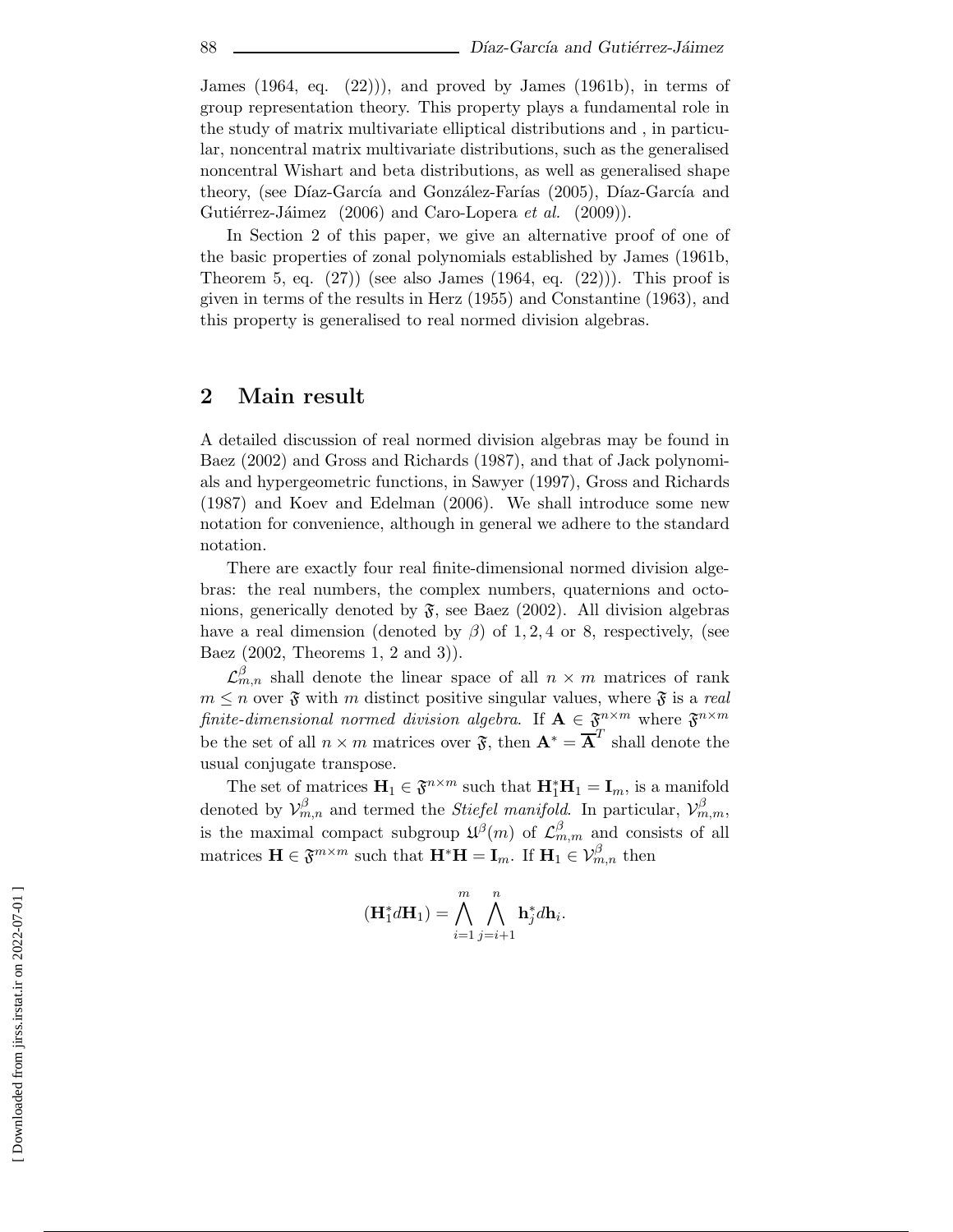where  $\mathbf{H} = (\mathbf{H}_1 | \mathbf{H}_2) = (\mathbf{h}_1, \dots, \mathbf{h}_m | \mathbf{h}_{m+1}, \dots, \mathbf{h}_n) \in \mathfrak{U}^{\beta}(m)$ . The surface area or volume of the Stiefel manifold  $\mathcal{V}_{m,n}^{\beta}$  is given by

$$
\text{Vol}(\mathcal{V}_{m,n}^{\beta}) = \int_{\mathbf{H}_1 \in \mathcal{V}_{m,n}^{\beta}} (\mathbf{H}_1^* d\mathbf{H}_1) = \frac{2^m \pi^{mn\beta/2}}{\Gamma_m^{\beta}[n\beta/2]},
$$
(1)

where  $\Gamma_m^{\beta}[a]$  denotes the multivariate gamma function for the space of Hermitian matrices (see Gross and Richards (1987)).

Let  $C_{\kappa}^{\beta}(\mathbf{B})$  be the Jack polynomials of  $\mathbf{B} = \mathbf{B}^*$ , corresponding to the partition  $\kappa = (k_1, \dots k_m)$  of  $k, k_1 \geq \dots \geq k_m \geq 0$  with  $\sum_{i=1}^m k_i = k$ , see Sawyer (1997) and Koev and Edelman (2006). Moreover,

$$
{}_pF_q^{\beta}(a_1,\ldots,a_p;b_1,\ldots,b_q;\mathbf{B})=\sum_{k=0}^{\infty}\sum_{\kappa}\frac{[a_1]_{\kappa}^{\beta}\ldots,[a_p]_{\kappa}^{\beta}\beta}{[b_1]_{\kappa}^{\beta},\ldots,[b_p]_{\kappa}}\frac{C_{\kappa}^{\beta}(\mathbf{B})}{k!},
$$

defines the hypergeometric function with one matrix argument on the space of Hermitian matrices, where  $[a]_{\kappa}^{\beta}$  denotes the generalised Pochhammer symbol of weight  $\kappa$ , defined as

$$
[a]_{\kappa}^{\beta} = \prod_{i=1}^{m} (a - (i-1)\beta/2)_{k_i}
$$

where  $\Re(a) > (m-1)\beta/2 - k_m$  and  $(a)_i = a(a+1)\cdots(a+i-1)$  (see Gross and Richards (1987), Koev and Edelman (2006) and Díaz-García  $(2009)$ ).

We first clarify an apparent discrepancy between the results obtained by the different approaches. From Muirhead (1982, Lemma 9.5.3, p. 397), it is easy to see that equality (3.5'), proved by Herz (1955, p. 494) using Laplace transform , and equality (27) in James (1964), proved using group representation theory (James (1961b, Theorem 5)), coincide. We have the following lemma (James (1961b, eq. (27)), James (1964, eq.  $(22))$ .

 $\textbf{Lemma 2.1.} \ \textit{If} \ \textbf{X} \in \mathfrak{L}^1_{n,m}, \ \textit{then}$ 

$$
\int_{\mathbf{H}_1 \in \mathcal{V}_{m,n}^1} (\text{tr}(\mathbf{X} \mathbf{H}_1))^{2k} (d\mathbf{H}_1) = \sum_{\kappa} \frac{\left(\frac{1}{2}\right)_k}{[n/2]_{\kappa}^1} C_{\kappa}^1(\mathbf{X} \mathbf{X}^*). \tag{2}
$$

*Proof.* From Herz (1955, eq.  $(3.5^{\circ})$ , p. 494), expanding in a series of powers

$$
{}_{0}F_{1}^{1}(n/2, \mathbf{XX}^{*}/4) = \int_{\mathbf{H}_{1}\in\mathcal{V}_{m,n}^{1}} \operatorname{etr}\{\mathbf{X}\mathbf{H}_{1}\}(d\mathbf{H}_{1})
$$
  

$$
= \sum_{k=0}^{\infty} \frac{1}{k!} \int_{\mathbf{H}_{1}\in\mathcal{V}_{m,n}^{1}} (\operatorname{tr}(\mathbf{X}\mathbf{H}_{1}))^{k}(d\mathbf{H}_{1}),
$$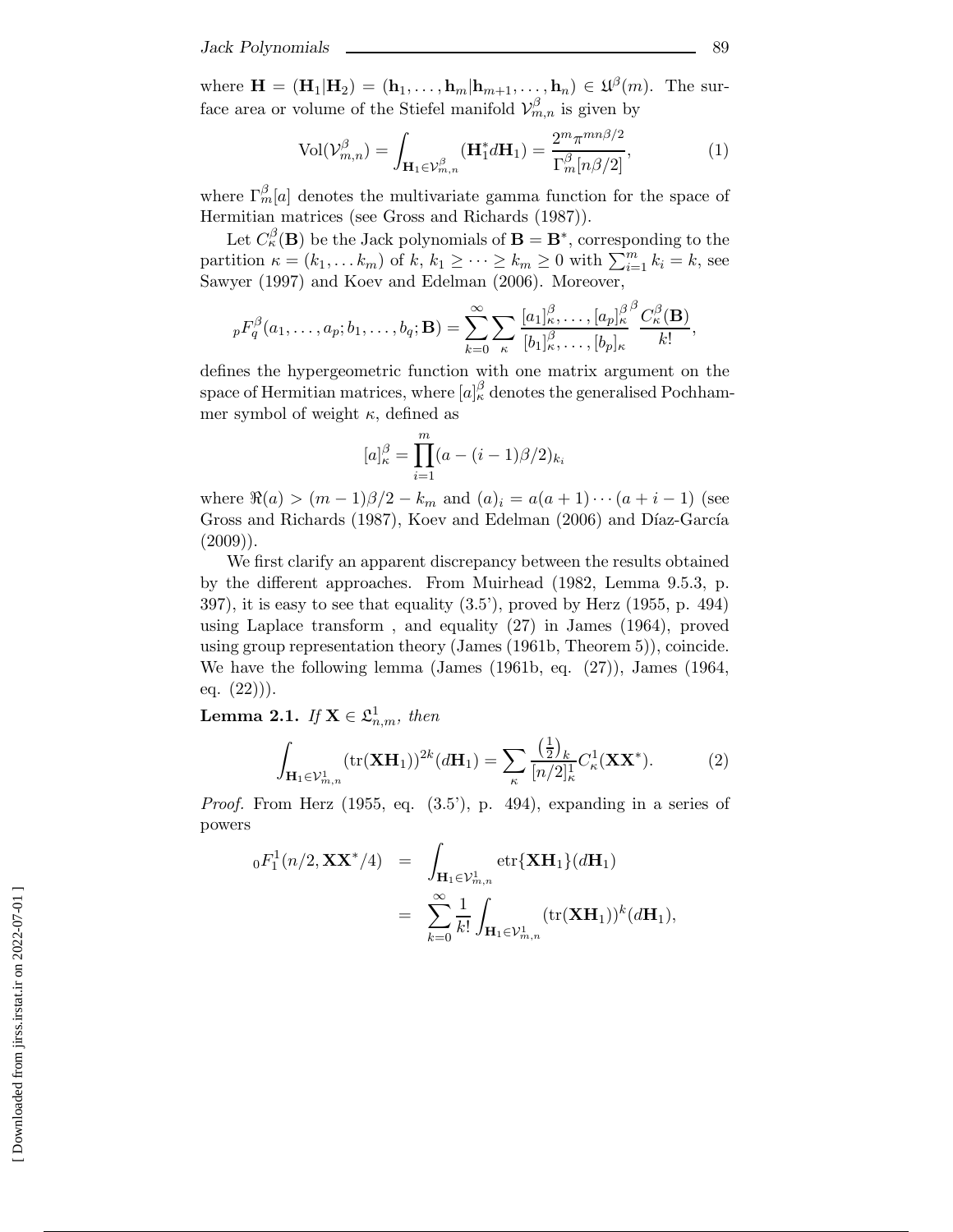where  $etr(\cdot) \equiv exp(tr(\cdot)).$ 

We recall that if one or more parts  $k_1, \ldots, k_m$  of partition k is odd, then

$$
\int_{\mathbf{H}_1 \in \mathcal{V}_{m,n}^1} (\text{tr}(\mathbf{X} \mathbf{H}_1))^k (d\mathbf{H}_1) = 0,
$$

(James (1961a) and James (1964)). Therefore

$$
{}_0F_1^1(n/2, \mathbf{XX}^*/4) = \sum_{k=0}^{\infty} \frac{1}{(2k)!} \int_{\mathbf{H}_1 \in \mathcal{V}_{m,n}^1} (\text{tr}(\mathbf{X} \mathbf{H}_1))^{2k} (d\mathbf{H}_1).
$$
 (3)

Now, by the definition of hypergeometric functions with one matrix argument in terms of zonal polynomials, we have (see Constantine (1963)),

$$
{}_{0}F_{1}^{1}(n/2, \mathbf{XX}^{*}/4) = \sum_{k=0}^{\infty} \sum_{\kappa} \frac{1}{[n/2]_{\kappa}^{1}} \frac{C_{\kappa}^{1}(\mathbf{XX}^{*}/4)}{k!}.
$$
 (4)

Hence comparing the two series on the right term-by-term, we obtain

$$
\sum_{\kappa} \frac{1}{[n/2]_{\kappa}^1} \frac{C_{\kappa}^1(\mathbf{X} \mathbf{X}^*/4)}{k!} = \frac{1}{(2k)!} \int_{\mathbf{H}_1 \in \mathcal{V}_{m,n}^1} (\text{tr}(\mathbf{X} \mathbf{H}_1))^{2k} (d\mathbf{H}_1).
$$

Finally, we note that  $4^k(1/2)_k/(2k)! = 1/k!$  and  $C_k^1(a\mathbf{B}) = a^k C_k^1(\mathbf{B})$ thus proving the lemma.  $\Box$ 

Takemura (1984, Lemma 1, p. 40) gave a different proof of Property (2) for real case. With our approach, this property is easily extended to Jack polynomials in real normed division algebras.

**Theorem 2.1.** *Let*  $\mathbf{X} \in \mathcal{L}_{n,m}^{\beta}$ *, then* 

$$
\int_{\mathbf{H}_1 \in \mathcal{V}_{m,n}^{\beta}} (\text{tr}(\mathbf{X}\mathbf{H}_1))^{2k} (d\mathbf{H}_1) = \sum_{\kappa} \frac{\left(\frac{1}{2}\right)_k}{\left[\beta n/2\right]_{\kappa}^{\beta}} C_{\kappa}^{\beta}(\mathbf{X}\mathbf{X}^*). \tag{5}
$$

*Proof.* Observe that by Gross and Richards (1987) and Koev and Edelman (2006),

$$
{}_0F_1^{\beta}(\beta n/2, \mathbf{XX}^*/4) = \sum_{k=0}^{\infty} \sum_{\kappa} \frac{1}{[\beta n/2]_{\kappa}^{\beta}} \frac{C_{\kappa}^{\beta}(\mathbf{XX}^*/4)}{k!},
$$

and by Díaz-García  $(2009)$ ,

$$
{}_0F_1^{\beta}(\beta n/2, \mathbf{XX}^*/4) = \int_{\mathbf{H}_1 \in \mathcal{V}_{m,n}^{\beta}} \operatorname{etr}\{\mathbf{XH}_1\}(d\mathbf{H}_1).
$$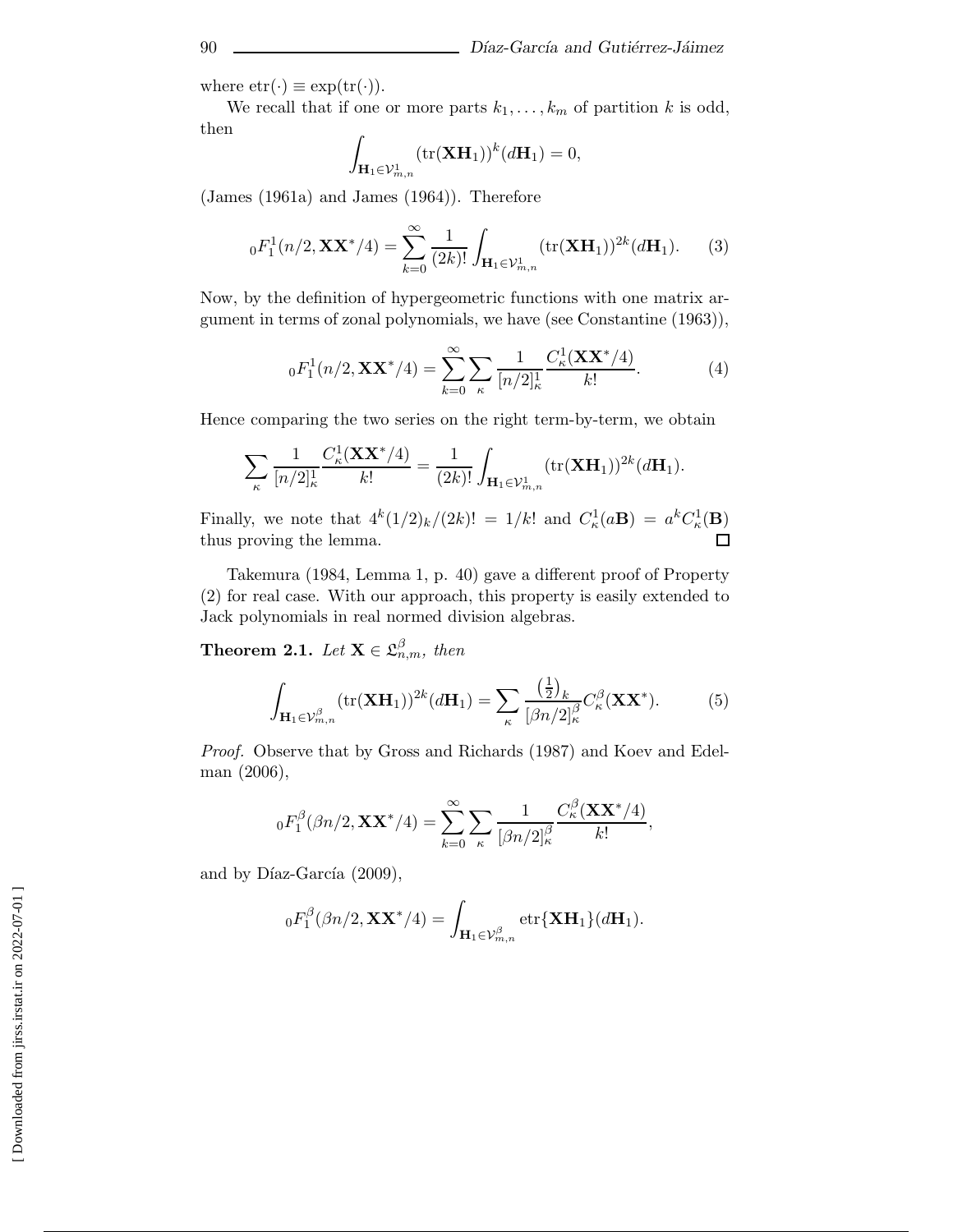This equality was found by James (1964), for the complex case, and by Li and Xue (2009), for the quaternion. The rest of the proof is similar to that of Lemma 2.1.  $\Box$ 

### **Acknowledgements**

The authors wish to thank the Associate Editor and the anonymous reviewers for their constructive comments on the preliminary version of this paper. This work was partially supported by IDI-Spain, Grants No. FQM2006-2271 and MTM2008-05785. This paper was written during J. A. Díaz-García's stay as a visiting professor at the Department of Statistics and O. R. of the University of Granada, Spain.

## **References**

- Baez, J. C. (2002), The octonions. Bulletin of the American Mathematical Society, **39**, 145–205.
- Caro-Lopera, F. J., Díaz-García, J. A., and González-Farías, G. (2009), Noncentral elliptical configuration density. Journal of Multivariate Analysis, **101**(1), 32–43.
- Constantine, A. C. (1963), Noncentral distribution problems in multivariate analysis. The Annals of Mathematical Statistics, **34**, 1270– 1285.
- Davis, A. W. (1979), Invariant polynomials with two matrix arguments. Extending the zonal polynomials: Applications to multivariate distribution theory. Annals of the Institute of Statistical Mathematics Part A, **31**, 465–485.
- Davis, A. W. (1980), Invariant polynomials with two matrix arguments, extending the zonal polynomials. In Multivariate Analysis V, Ed. P. R. Krishnaiah. North-Holland Publishing Company, 287–299.
- Díaz-García, J. A. and Gutiérrez-Jáimez, R. (2006), Wishart and Pseudo-Wishart distributions under elliptical laws and related distributions in the shape theory context. Journal of Statistical Planning and Inference, **136**(12), 4176–4193.